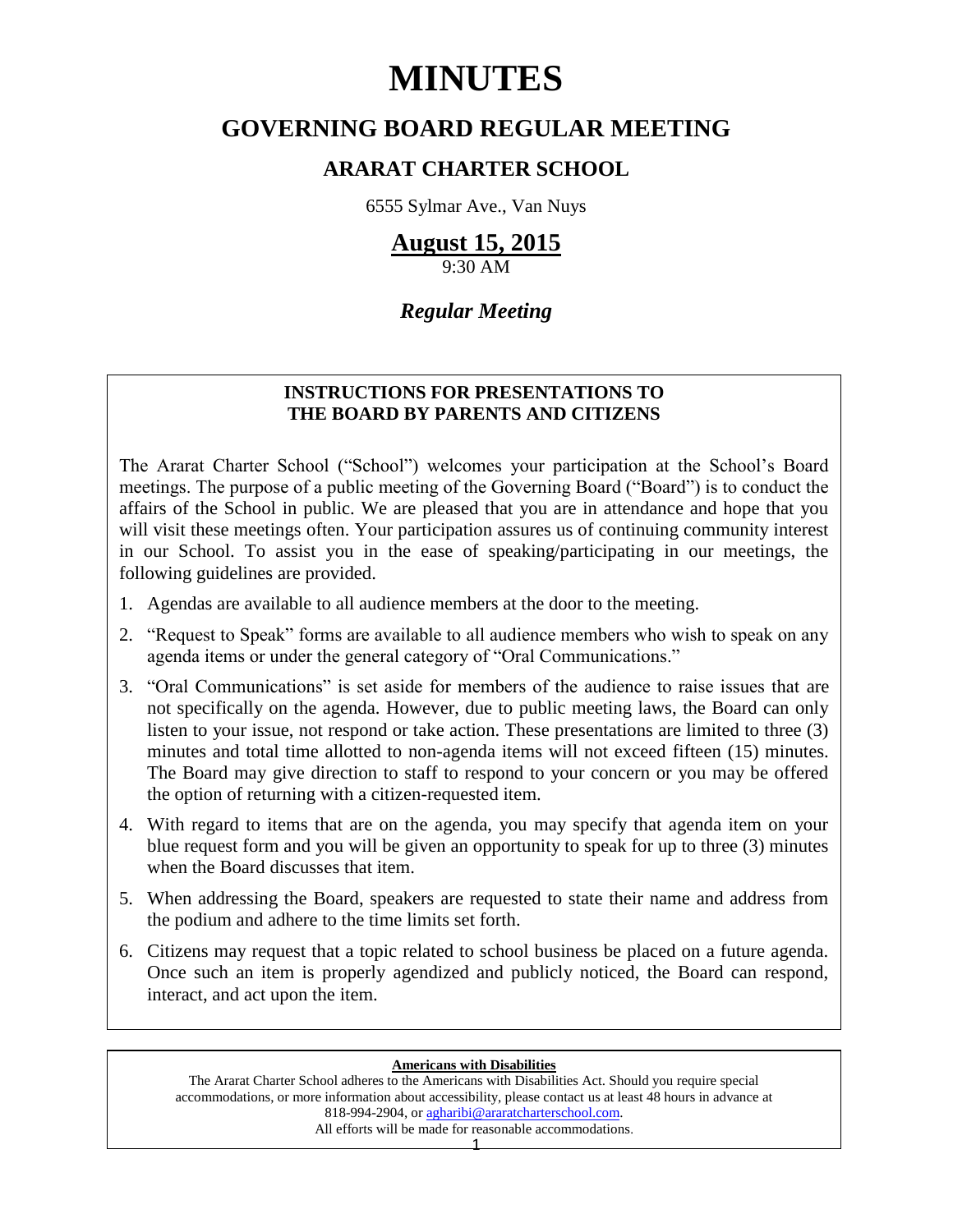#### **I. OPEN SESSION**

# **A. CALL TO ORDER:**

Meeting was called to order by Board Chair, Berjouhi Koukeyan at 9:55 am.

# **B. ROLL CALL**

|                      | Present | Absent |
|----------------------|---------|--------|
| Shakeh Avakian       |         |        |
| Lorena Gonzalez      |         |        |
| John Henderson       |         |        |
| Sylva Karayan        |         |        |
| Berjouhi Koukeyan    |         |        |
| Hermine Mahseredjian |         |        |
| Aret Oz              |         |        |
| Mayra Perez          |         |        |
|                      |         |        |

#### **C. APPROVAL OF MINUTES OF BOARD MEETING OF JULY 18, 2015**

Moved by: Dr. Karayan Seconded by: Prof. Mahseredjian Vote: Approved Unanimously

# **II. COMMUNICATIONS**

## **A. ORAL COMMUNICATIONS:**

*Non-agenda items: no individual presentation shall be for more than three (3) minutes and the total time for this purpose shall not exceed fifteen (15) minutes. Ordinarily, Board members will not respond to presentations and no action can be taken. However, the Board may give direction to staff following a presentation.*

## **B. FOR INFORMATION: CHAIRPERSON'S REPORT**. (Attachment)

- **1. Update Regarding the Leasing/Purchasing and Financing a Facility:** Dr. Koukeyan stated that at the May Board meeting, the board took action to secure reference check on Red Hook Capital Partners and asked Board member John Henderson to establish contact with Red Hook. The reference check was positive ad Mr. Henderson has talked with Craig Underwood of Red Hook. It was determined that no cost will be incurred on the part of the school until such time that a location is found. At this meeting, the Board will took a look at the Memorandum of Understanding as prepared by Red Hook. This memorandum was reviewed by our attorney, Sarah Kollman and her suggestions have been taken into consideration. Mr. Henderson will provided more details at the Board meeting.
- **2. Salary Payments on the Basis of 10 Months Vs. 12 Months:** At the request of the Board, the Board Chairperson, Dr. Berjouhi Koukeyan looked into the possibility of paying teachers on 12 month basis vs. 10 month, which is the current practice. One of the options gives the employee the opportunity to voluntarily withhold a certain amount of money each month and receive 2 checks during the summer for the 187 days already worked. The Board discussed the ramifications and decided to give the certificated employees the option of having their salary paid over 12 months. Based on information prepared by Edtech, the school has prepared the form that describes the provisions of this option. Participation on the part of individual teachers is voluntary. (See attachment)
- **3. Update on WASC accreditation:** The school has started the process of seeking full WASC accreditation. The process requires that the school complete a comprehensive Self-study with the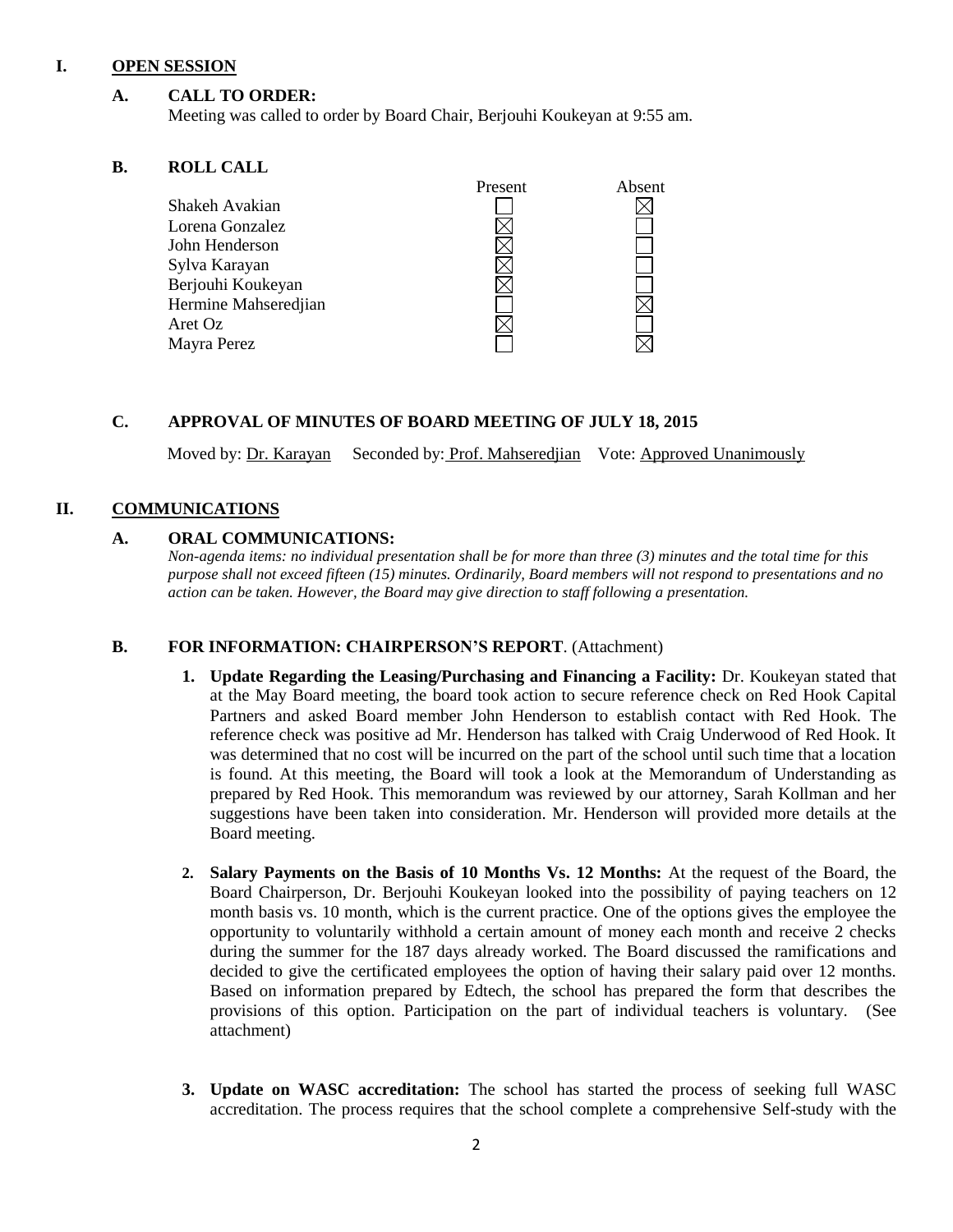full participation of the faculty and submit a proposal to the Western Association of School and Colleges for full accreditation. The self-study report must be fully aligned with the charter petition. The staff started working on the process during the 2014-15 school year and has been working on completing the report during the months of July and August. The first draft of the self-study is ready and will be reviewed by the teachers during August 19th PD. The draft will be on the Board agenda at the September Board meeting before submission to WASC at the end of September. The WASC visit is scheduled for the month of November. The validation visit will last for three days and a recommendation will be submitted to the WASC Board.

# **C. FOR INFORMATION: PRINCIPAL'S REPORT.** (Attachment)

*This is a presentation of information that has occurred since the previous Board meeting. (Per attached report)*

- **1. Update on preliminary results of CAASPP**
- **2. School Programs**
	- **Update on Parent Orientation for new students**
	- **Update on professional development from August 10 thru August 20**
	- **Update on The Smarter Balanced Assessment Consortium (CAASPP/SBAC) –** Preliminary Results have been released and will be shared with teachers during our summer professional developments.
	- **Enrollment Update:** Currently we are trying to fill in a few available spots on  $4<sup>th</sup>$  grade

# **3. Update on Calendar of Events Calendar of Events**

- Kindergarten/New Student Parent Orientation August 5, 2015
- Professional Development, August 10 to 20, 2015
- Pupil Free Day, Friday August 21, 2015
- First Day of School, Monday August 24, 2015

# **4. Audits, Reviews, & Mandated Reporting**

- **Update on Support for Homeless Children Policy -** The McKinney-Vento Homeless Assistance Act, part of No Child Left Behind, mandates that all local educational agencies, such as school districts, independent charter schools, private schools and county offices of education, designate an appropriate staff person as the liaison for homeless children/youth. This law entitles all homeless school-aged children equal access to the same free, appropriate public education that is provided to non-homeless students. Accordingly, schools and centers are required to remove barriers to the enrollment, attendance, and success of homeless students in school.
- **CRDC** Every other year the U.S. Department of Education conducts the Civil Rights Data Collection (CRDC). The CRDC collects a variety of information including, student enrollment and educational programs and services, disaggregated by race/ethnicity, sex, limited English proficiency and disability. CRDC has granted all LEA or school districts an extension-August 21, 2015
- **MiSiS** No update
- **CALPADS –** No update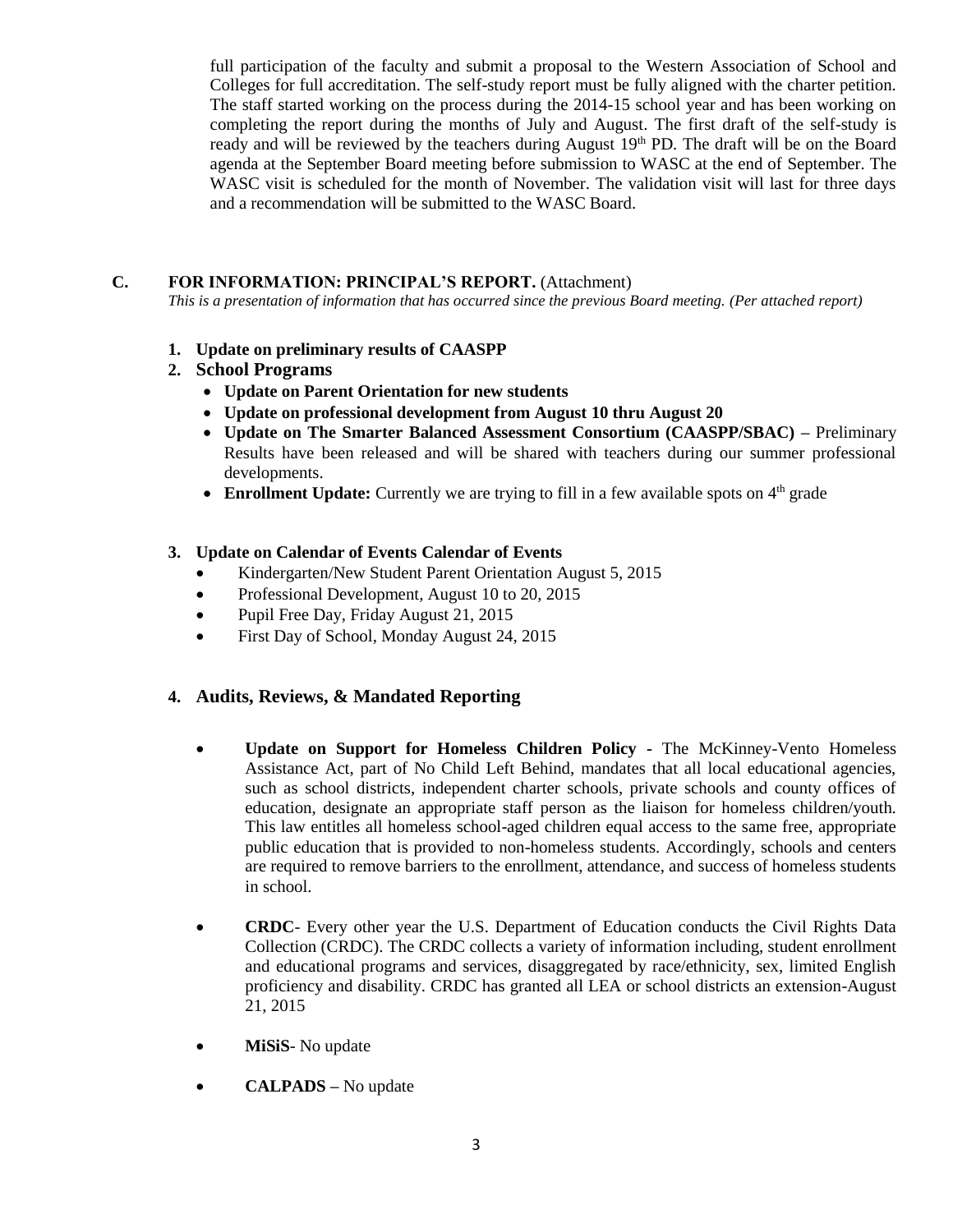- **Attendance-** No update
- **CELDT-Testing has been scheduled for September 3 thru September 25.**

# **D. FOR INFORMATION: FINANCIAL REPORT**

*This is an update from what has transpired since the last board meeting.*

- **1. Budget to Date Update.** Budget to date update and report from Edtec- Mrs. Kristin Dietz presented the following reports:
	- 2014-15 Year End Unaudited Actual Summary: Unaudited Actual Net Income has increased by \$217K over the Approved Budget
	- Revenues
		- o Federal Funding Increased \$1.9k
		- o Final SpEd IDEA rate reduced (-\$2k)
		- o Final Title I-III entitlements increased (+\$3.9k)
		- o Other State Funding Increased by \$6.7k
		- o FY14 SpEd Rate increased per LAUSD (+\$5.8k)
		- o Current year SpEdAB602 rate increased (+\$1.2k)
		- o Lottery and Mandated blk final entitlements reduced (-\$284
		- o Local Revenues & Fundraising Increased by \$20k
		- o Fundraising Income and other local Received in June +\$20k
	- Expenses Unaudited annual Expenses \$2,863,326 decreased by \$157K from May forecast
	- Enrollment and ADA LCFF Revenue for FY15 is tied to P-2 ADA of 364.55
	- Balance Sheet
	- Exhibits (supplemental schedules)Check Registers –June
	- Budget vs. Actual Detail
	- **a. Unaudited Financial Report:** This report is due to the State in the beginning of August. See attached report.
- **2. Update on Associated Student Body Bank Account:** A representative met with signatories and the principal and gathered signatures for the new account.

# **III. CONSENT AGENDA ITEMS**

*All matters listed under the consent agenda are considered by the Board to be routine and will be approved/enacted by the Board in one motion in the form listed below. Unless specifically requested by a Board member for further discussion or removed from the agenda, there will be no discussion of these items prior to the Board votes on them. The Principal recommends approval of all consent agenda items.*

**None**

# **IV. ACTION ITEMS**

**A. Approval is requested for Data 4 Success to provide services for CALPADs, CRDC, and CBEDS reporting at a cost \$4,200.**

## **Recommend approval**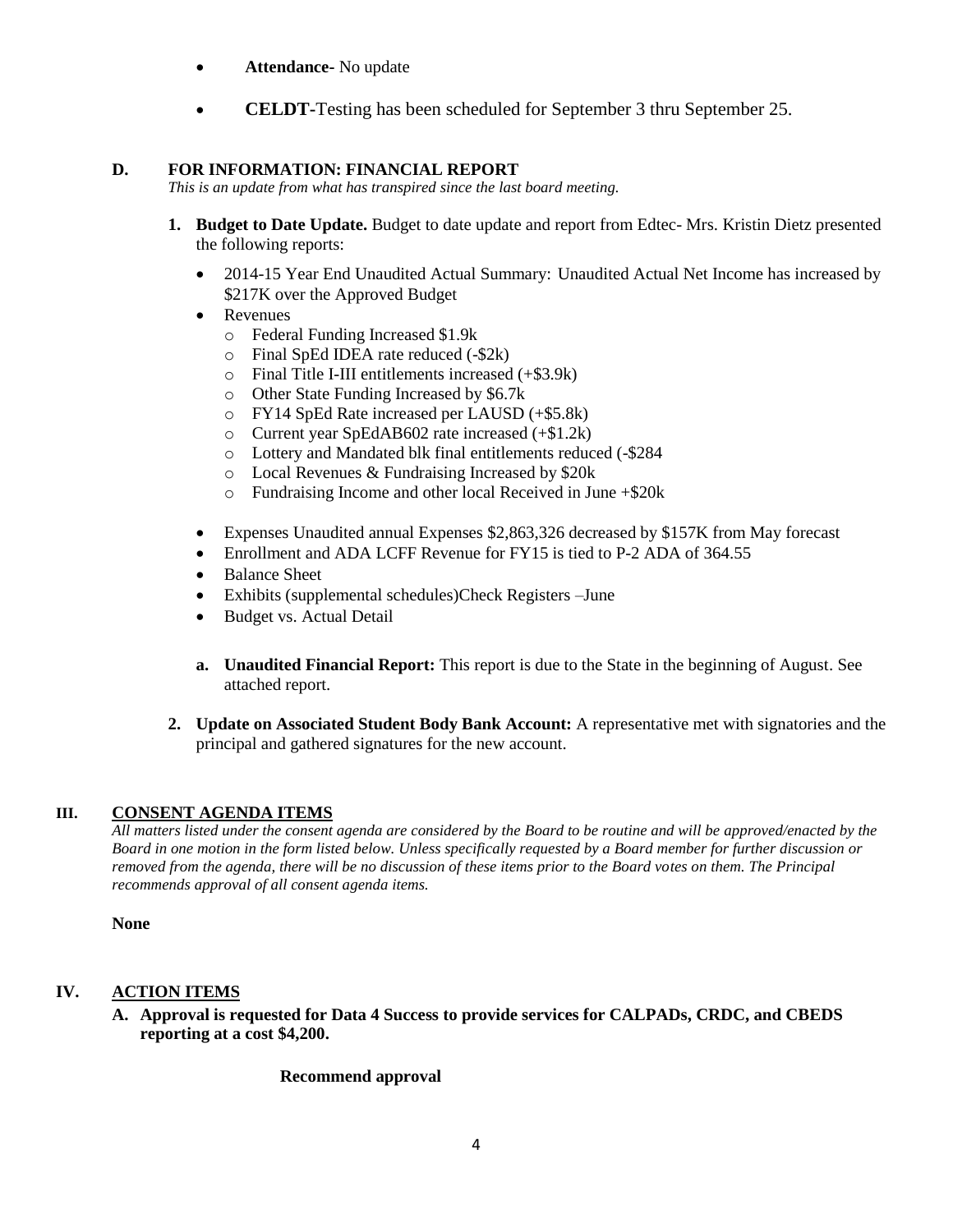Motion by: Dr. Karayan Seconded by: Mr. Henderson Vote: Approved Unanimously

## **B. Approval is requested for a Governing Board Policy on the Enrollment of Homeless Students**

#### **Recommend approval**

 Motion by: Mr. Oz Seconded by: Mrs. Gonzalez Vote: Approved Unanimously

# **C. Approval is requested for a Governing Board Policy on Bullying and Hazing**

#### **Recommend approval**

 Motion by: Mr. Oz Seconded by: Mrs. Gonzalez Vote: Approved Unanimously

# **V. INFORMATION ITEMS**/**POSSIBLE ACTION:**

**A. Update on Certificated Teacher Salary Payments of 10 Months vs. 12 Months:** Form will be distributed to all employees to select an option. The forms will be turned in to Edtec before the first payrolls are due.

## **B. Update on Paychex Software Cost for Tracking Staff Sick Days and Vacation Days Electronically: Additional**

## **Recommend approval**

 Motion by: Mr. Henderson Seconded by: Dr. Karayan Vote: Approved Unanimously

**C. Breakfast in the classroom at ACS2 (Erwin Campus):** LAUSD Schools participate in "Breakfast in Classroom" program, where food is delivered to the classrooms and student eat breakfast. Since implementation will require teacher involvement, the Board decided to have a few teachers and staff members visit and observe how this program is done at Erwin Elementary School. The Board will approve this item pending teachers' support.

## **Recommend approval**

 Motion by: Mr. Henderson Seconded by: Mrs. Gonzalez Vote: Approved Unanimously

**D. Association Update:** None